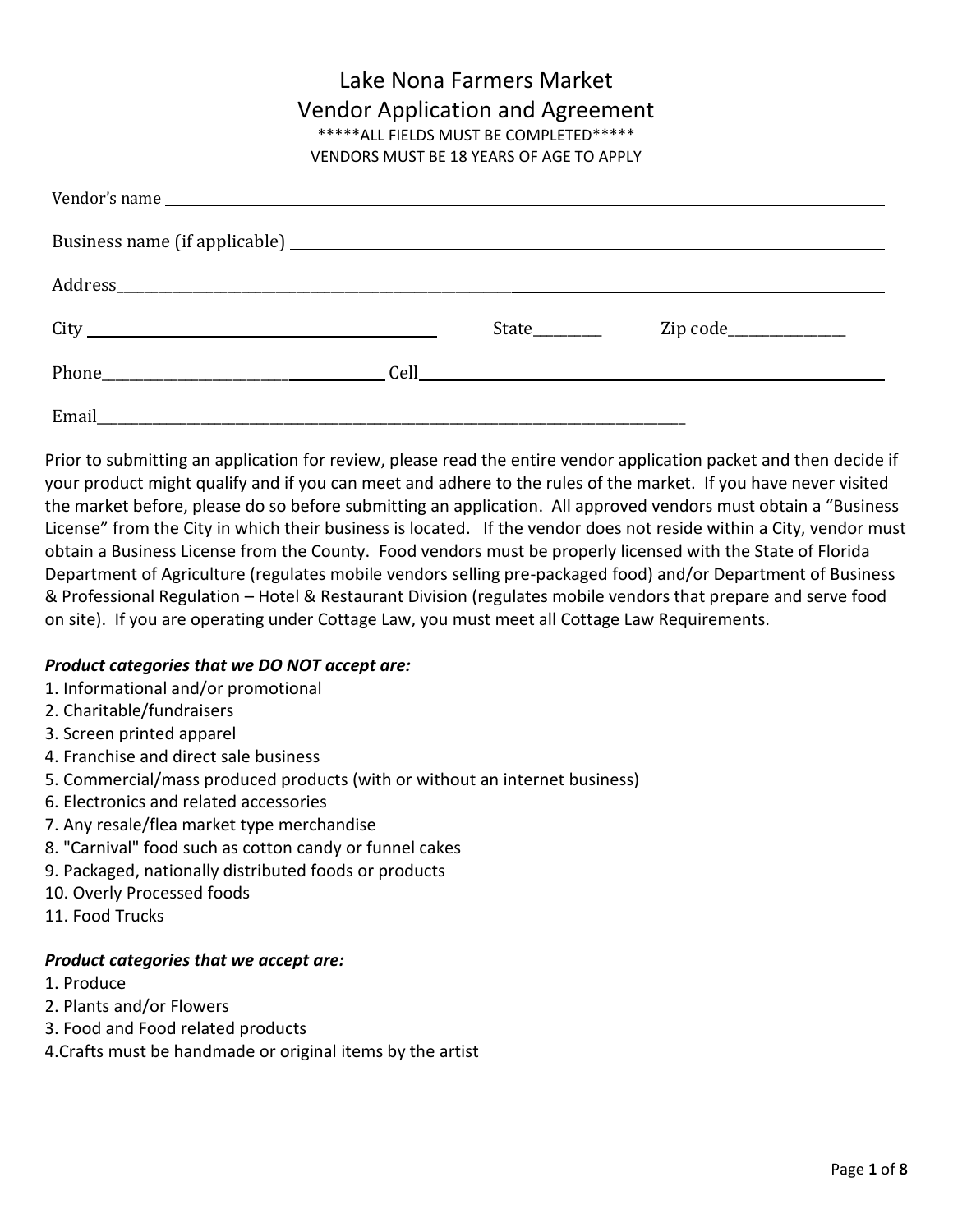The primary theme of the market is related to produce, plants, and specialty foods. Other products that are accepted are intended to supplement the core theme while adding color and variety to the marketplace. The Lake Nona Farmers Market is NOT a flea market or craft fair. Submitting an application in no way guarantees acceptance as a vendor at the Lake Nona Farmers Market. The review committee will determine if a product meets the needs of the market. If it does not, the committee may deny the application or place it on a waitlist. There is no time frame for determining when a waitlisted application may be accepted into the market.

Please list and describe in DETAIL ALL proposed items for sale. You MUST include 3-5 photos of your products and your display set up. E-mail to [LakeNonaFarmersMarket@yahoo.com.](mailto:LakeNonaFarmersMarket@yahoo.com) Please allow **7-10 business days** for review of your product. Please note that the application process will not begin until we receive a fully completed application and pictures that display your product.

| <b>ITEM NAME</b>                                                      | DETAILED ITEM DESCRIPTION |  |  |
|-----------------------------------------------------------------------|---------------------------|--|--|
|                                                                       |                           |  |  |
|                                                                       |                           |  |  |
|                                                                       |                           |  |  |
|                                                                       |                           |  |  |
|                                                                       |                           |  |  |
|                                                                       |                           |  |  |
| ** If additional space is needed please use other side of this sheet. |                           |  |  |

By signing below, the above Vendor acknowledges that application submission and approval by RTP Productions Corp. (RTP), the Market Director, **DOES NOT reserve market space or guarantee market space availability.** Once application is submitted, a review and approval will be made solely by and at the discretion of the Market Director. The Market Director may deny any vendor that does not meet the needs of the market and market product quality standards and this is observed on a case by case basis. Market space is limited by product category. If approved, vendor may be placed on a waiting list based on their particular product category. The Market Director is able to cancel or modify this agreement at any time. Vendor acknowledges that such Policies and Procedures may be amended from time to time in writing in a timely manner by the Market Director and agrees to abide by the terms of any such amendments. If Vendor continues to vend at the Market following the adoption of such amended Policies and Procedures, then the Vendor acknowledges that violation of such amended Policies and Procedures may result in loss of Lake Nona Farmers Market vending privileges.

#### **Hold Harmless/Indemnification/Copyright Agreement**

Vendor shall indemnify and hold harmless RTP, The City of Lake Nona , Lake Nona Residential Owners Association, Lake Nona Non Residential Owners Association, Lake Nona Joint Committee, Lake Nona Community Services, Capital Consultants Management Corporation and Market Manager, from and against any and all liability, claims, demands, damages, expenses, fees, fines, penalties, suits, proceedings, actions and costs of actions, including attorney's fees for trial and on appeal, of any kind or nature arising out of or in any way connected with this Contract or Vendor's use of the space(s), sale of goods or conduct of business by Vendor, its agents, servants, employees, customers, patrons or invitees or any act or omission of Vendor, its agents, servants, employees, customers, patrons or invitees.

Vendor is responsible for all monies collected from the sale of Vendor's goods plus collecting and reporting of sales tax. RTP Corp., the City of Lake Nona, Lake Nona Residential Owners Association, Lake Nona Non-Residential Owners Association, Lake Nona Joint Committee, Lake Nona Community Services, Capital Consultants Management Corporation and the Market Manager are in no way responsible for any lost or stolen monies or items.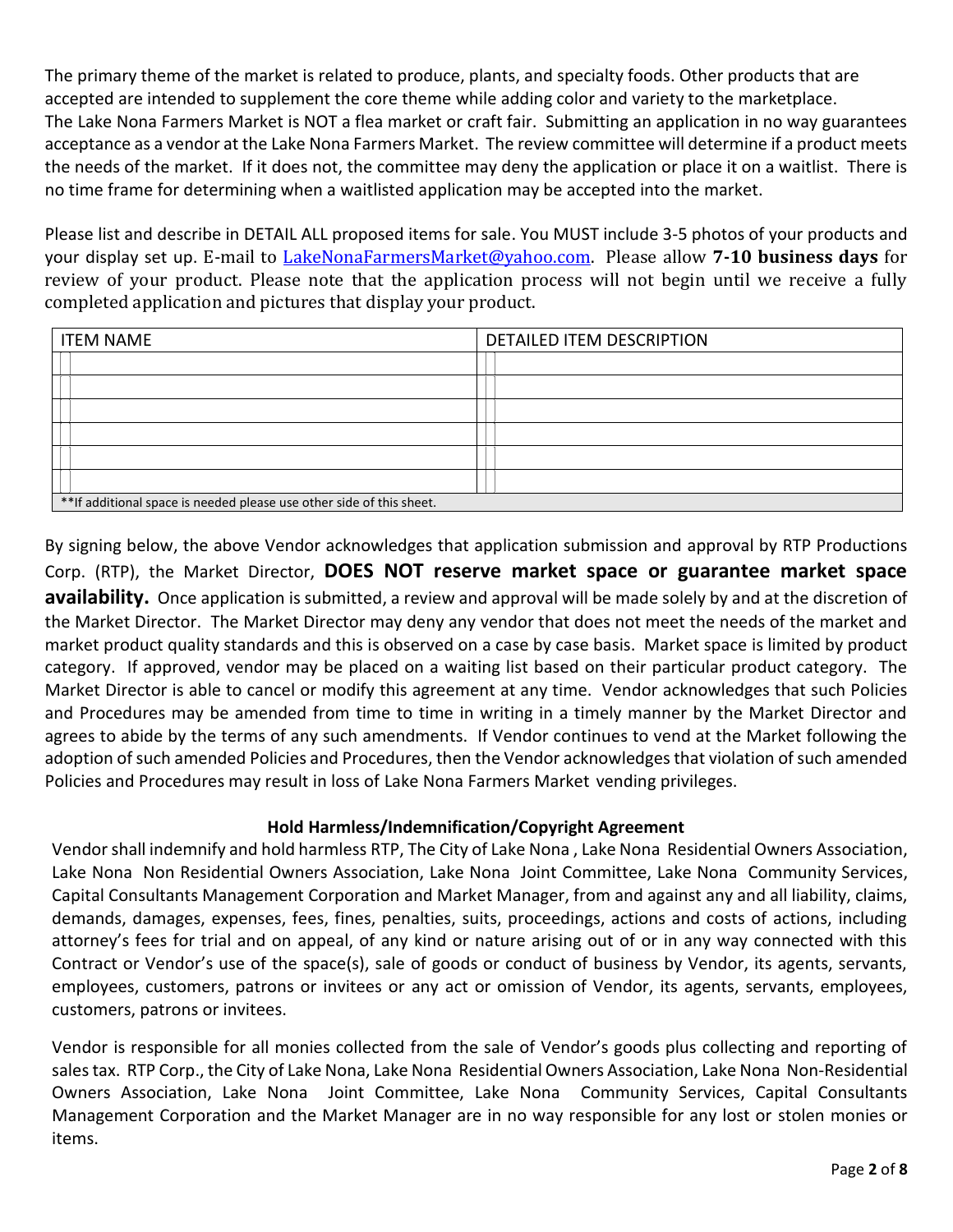Vendor assumes all costs arising from the use of patented, trademarked, or copyrighted materials, equipment, devised, processes, or dramatic rights used on or incorporated in the conduct of any Vendor at or related to its operations at the Market; and Vendor agrees to indemnify and hold harmless RTP Corp., the City of Lake Nona and Market Manager from all damages, costs and expenses in law or equity for or on account of any patented, trademarked, or copyrighted materials, equipment, devices, processes, or dramatic rights furnished or used by Vendor in connection with this Agreement and will defend RTP Corp., the City of Lake Nona , Lake Nona Residential Owners Association, Lake Nona Non Residential Owners Association, Lake Nona Joint Committee, Lake Nona Community Services, Capital Consultants Management Corporation and Market Manager from any such suit or action, regardless of whether it be groundless or fraudulent.

This Agreement has been entered into in Orange County, Florida and shall be construed in accordance with the laws of Florida and venue for any action arising from this Agreement shall be Orange County, Florida.

Signature below indicates that Vendor has carefully read and understands all of the above terms and requirements and the **attached as Exhibit "A", Lake Nona Farmers Market Policies and Procedures**, and incorporated herein by reference, and that any violation of such may result in loss of Lake Nona Farmers Market vending privileges.

Vendor Signature

Print name and the set of the set of the set of the set of the set of the set of the set of the set of the set of the set of the set of the set of the set of the set of the set of the set of the set of the set of the set o

Booth space is 10' x 10'. Cost is **\$35** per booth, payable on the day of the market. **A \$30 fee WILL be imposed for returned checks and the vendor privilege of this form of payment will be discontinued.** Credit cards are not accepted.

Effective: March 2020 – December 2020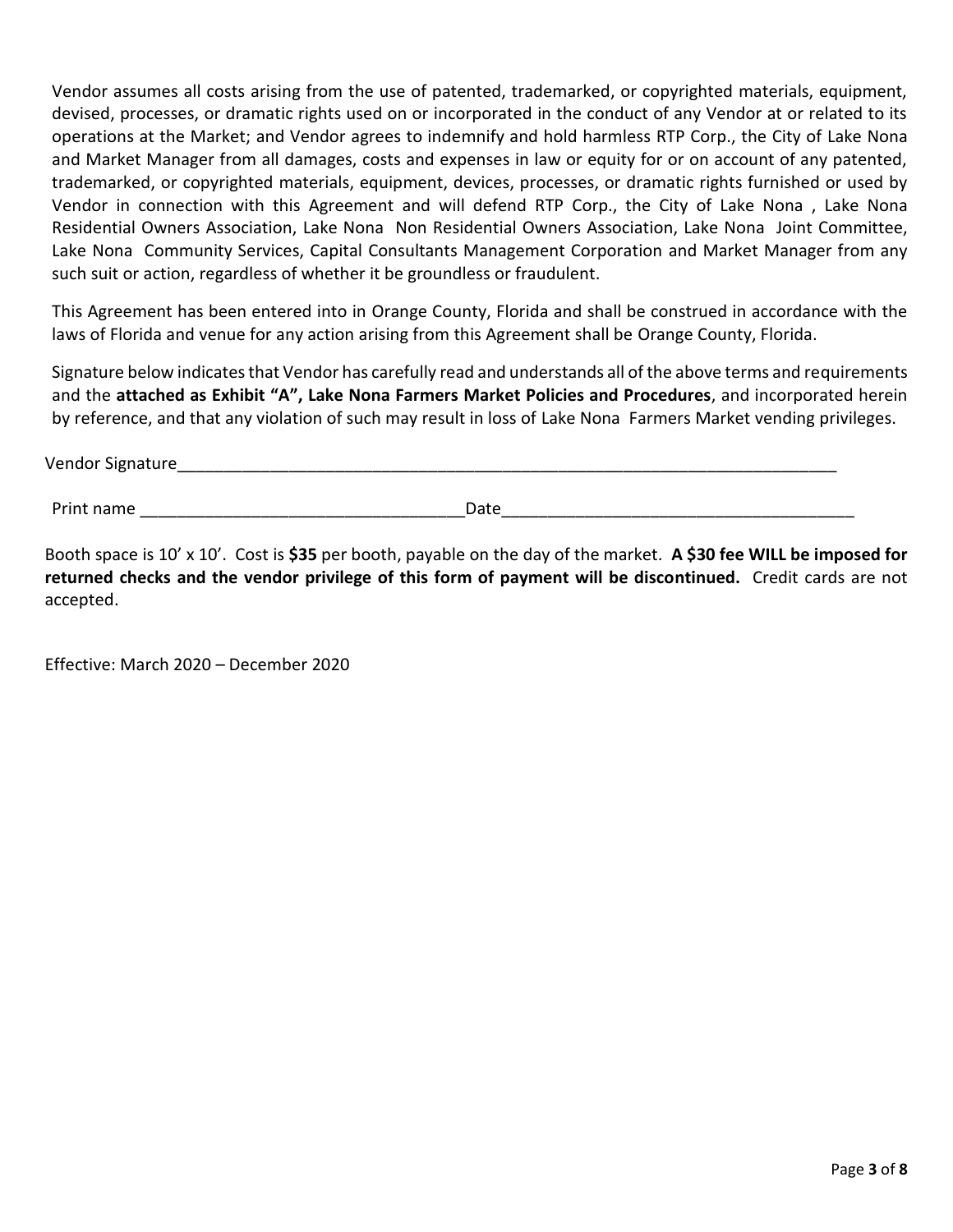# **Exhibit "A"**

# Lake Nona Farmers Market Policies and Procedures

**\*\*\*Initials in the spaces provided in the following sections indicates that the Vendor has carefully read and understands each section\*\*\***

#### **PART I**

#### **GENERAL MARKET PARAMETERS**

- $\triangleright$  The Market Director is responsible for the recruitment of Vendors, distribution and explanation of Market policies and procedures, approval of merchandise to be sold, assignment of spaces and execution of Vendor agreements. The Market Manager is responsible for the day-to-day operations of the Market and shall be Vendor's point of contact for questions and issues that arise during the Market. **The Market Manager may move any vendor booth at any time for any reason.** The Market Director reserves the right to determine whether proposed merchandise meets the Market objectives and criteria for participation. **No Vendor is permitted to add new items for sale unless the Market Director approves it first. Request MUST be made in writing by email to [LakeNonaFarmersMarket@Yahoo.coma](mailto:LakeNonaFarmersMarket@Yahoo.com)long with photos of the requested items. Approval must be granted by Market Director before Vendor may begin selling additional item.**
- ➢ \_\_\_\_\_Any approved vendor MUST notify the Market Manager **PRIOR** to any change of ownership in his/her business. A new Application and Vendor Agreement must be submitted and approved by RTP. **There is no guarantee that the new owner will be in the same location as the previous owner.**
- ➢ \_\_\_\_\_The Market will be open to the public from **10:00 a.m. to 3:00 p.m**. each Saturday. The Market will be closed on New Year's Day and/or Christmas Day when they fall on a Saturday. The Market Manager or Market Director maintains the right to close the Market any Saturday for any reason.
- $\triangleright$  Product categories permitted to be sold at the Market are limited to plants and other garden related items, baked goods, produce, dry goods, seasonal items, art, jewelry and handmade items with qualifying criteria in each category. The Market encourages participation by local farmers, growers, artists, etc. and we request that all vendors use local products when available.
- $\triangleright$  The sale of flea market resale type items is not permitted.
- $\triangleright$  All items for sale must be approved by the Market Manager and the Market Director, prior to Vendor's use of a space at the Farmers Market**.** When adding any additional items to a booth for sale the Market Manager and the Market Director must approve such items in advance. A request must be made in writing by email to [LakeNonaFarmersMarket@Yahoo.com.](mailto:LakeNonaFarmersMarket@Yahoo.com) Vendor is given a non-exclusive right to sell such items and in no way does the Market Director's approval constitute granting of an exclusive right to sell such items.
- ➢ \_\_\_\_\_ **NO informational, promotional or fund-raising booths will be approved for the Market.**
- $\triangleright$  The Market Manager may increase or decrease the size of the Market in its sole discretion for reasons including but not limited to staffing, traffic issues, set-up/loading issues, and clean-up costs.
- ➢ \_\_\_\_\_The size of rental spaces available are 10' X 10' or 10' X 5'. The rental fee for both spaces is **\$35.00** per market day, tax included. The Market Manager determines where each Vendor is placed within the Market and may limit the number of spaces to be used by any one Vendor. **No Vendor space is permanent and may be moved or removed at any time by Market Manager.**
- ➢ \_\_\_\_\_ **Because of safety concerns, vendor's children under the age of 14 are not permitted in the booth at any time.**
- $\triangleright$  THERE IS ABSOLUTELY NO SMOKING BY VENDORS OR THEIR EMPLOYEES INSIDE THE MARKET AREA. (This includes vapor cigarettes) Any vendor caught will receive an expulsion from the market and permanent loss of vending privileges.
- ➢ \_\_\_\_\_ **No illegal substances shall be consumed, kept, brought, or sold within the market area.**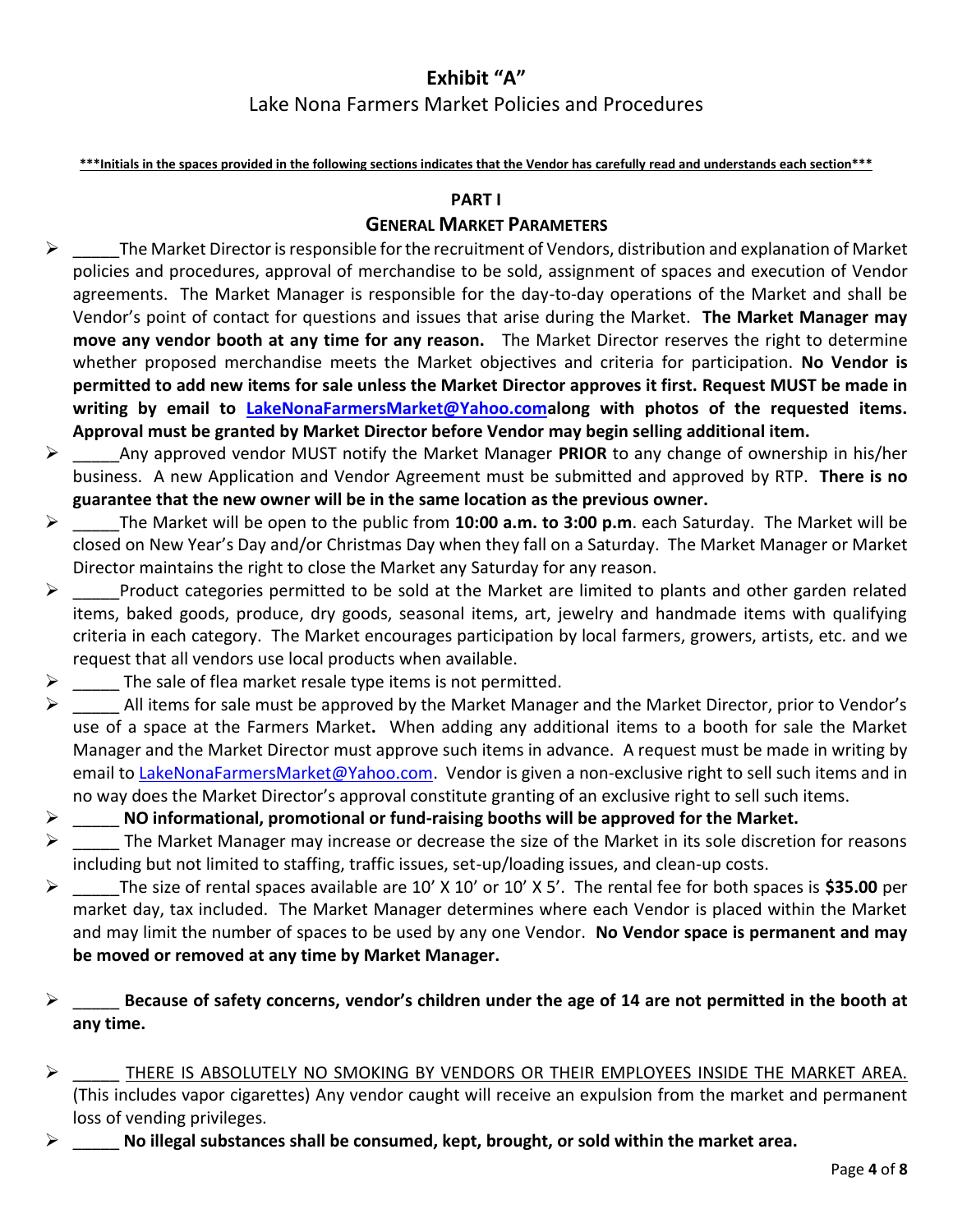- ➢ \_\_\_\_\_ **VENDOR PARKING IS LOCATED BY TOWN HALL ON LAKE NONA AVE OR IN THE K8 PARKING LOT. THERE IS NO OTHER PLACE THAT VENDORS AND THEIR EMPLOYEES/HELPERS ARE ALLOWED TO PARK.** Any vendor or their employees/helpers this is to include family/friends in your booth caught parking any other place will receive a **permanent loss of vending privileges at the market.**
- $\triangleright$  There shall be a probationary period of ninety (90) calendar days from the start of the vendors first market day. At any time during such probationary period, Market Manager may terminate vendor contract for any reason; i.e. market behavior, booth presentation, or violation of any market rules.

# **SET-UP AND BREAK-DOWN/MARKET OPERATIONS**

- $\triangleright$  Setup is NOT permitted until all current fees and other monies owed, if any, have been paid to the Market Manager
- ➢ \_\_\_\_\_Vendors will have from 8:00 a.m. until 9:30 a.m. each Saturday to load in their booth set up. No Vendor may enter the Farmers Market area to set up prior to 6:30 a.m. unless RTP has approved such early entry to the Market. Vendors utilizing trucks in excess of 1  $\frac{1}{2}$  tons shall, after making prior arrangements with the RTP, unload from 6:30 a.m. and exit the area prior to 8:00 a.m.

Any vehicle that has not arrived in the load-in area by 8:30 a.m. will not be permitted to load into the Market that day.

- ➢ \_\_\_\_\_ Vendors must unload their vehicle as quickly as possible. **DO NOT BEGIN TO SET UP.** Have the staff escort your vehicle out of the market area and then you may set up after you are parked.
- $\triangleright$  All booths must be completely set up to sell at 10:00 a.m. and stay open with complete set up until 3:00 p.m. Any vendor breaking down and leaving prior to 3:00pm without permission from the Market Manager will result in loss of vending privileges at the Market. Promptly at 3:00 pm Vendors must tear down tables and tents and pack all supplies **before** getting their vehicle. Whenever the vehicle is in motion within the designated market area going either forwards or backward, an escort must be within 12 feet of the vehicle to clear the path of market patrons, pets and other Vendors. When in designated market area Vendors should drive no faster than walking speed, about 3 miles per hour.

# **PART II**

- $\triangleright$  All Vendors must bring heavy duty trash bags to bag their garbage and all hot food vendors are required to provide a waste receptacle outside of their booth, securing bags properly at the end of the day and disposing of trash using an appropriate method that follows city, county and state health code for waste disposal. If a method is not readily available, the Vendor MUST contact the Market Manager. Trash or residue from the vendors product may not be placed in any storm drain, landscape bed, or on pavers.
- $\triangleright$  Vendors are responsible for all set up materials including, but not limited to, tables, tents, umbrellas, chairs, signage and tablecloths. The Lake Nona Farmers Market does NOT require a tent, but **all tables must be covered by a cloth to the ground, so no table legs show in front or the side of any tables.** Any tents used must comply with Orange County Code provisions regarding tent usage.
- $\triangleright$  Signage must be artfully made and must fit the theme of the market; All signage must be properly displayed with Vendor's business name by either an easel, A-frame, or hung securely on tent structure. No more than one sign identifying your business permitted on your booth. **No signs shall be on the ground (except A-frame signs) or leaning against tent structure or disrupting foot traffic or pathways.** Hand written signs are only permitted on a dry eraser board or chalkboard. Forms of Payment (MC/V/Square/EBT) may be no larger than an 8 ½ X 11 and must be displayed on your table, inside your booth. Market Manager has the right to ask Vendor to change signage at any time to meet these requirements.
- ➢ \_\_\_\_\_ All tent awnings must be above 7 feet to prevent any patron from running into them.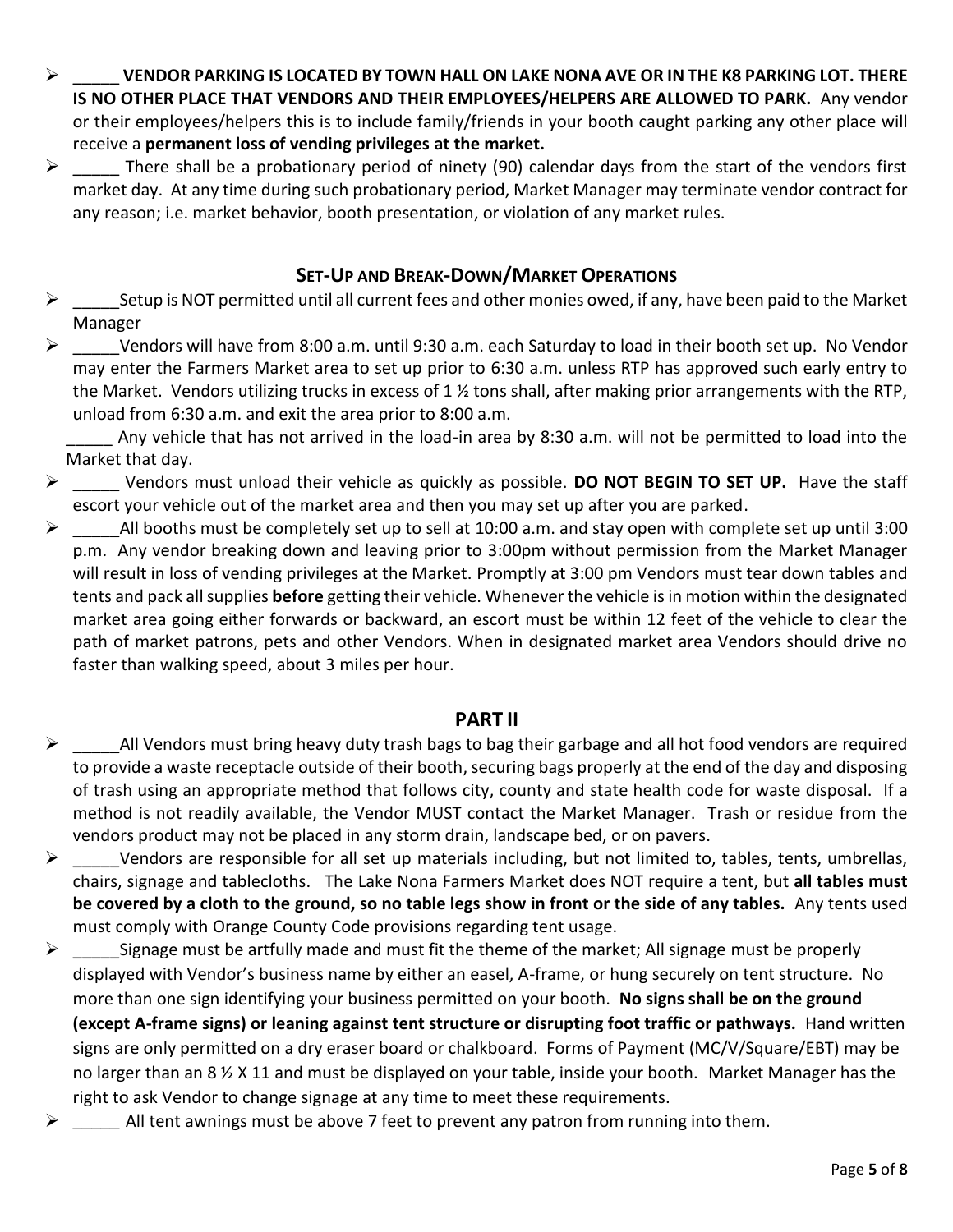- ➢ \_\_\_\_\_Vendors shall maintain their booths in a neat, organized manner, free from clutter. Neat and organized booths enhance the entire market. **Market Manager has the right ask Vendor to clean up booth area at any time.**
- $\triangleright$  All Vendors (including tented booths) are required to have a plastic drop cloth or tarp for possible sudden rain. **Weights (20 lbs. per tent leg) to hold them down are also mandatory**. At no times are any stakes to be used to secure tents**.**
- $\triangleright$  Vendors must be respectful of others. Radios and other noise-making devices should not disturb other vendors or patrons.
- $\triangleright$  Vendors are not permitted to keep and/or bring any pets with them during the course of the market.
- $\triangleright$  \_\_\_\_\_\_ Only battery-operated fans or heaters may be used by Vendors. Quiet generator use is permitted for booth operation at less than 60 dBA, so long as in compliance with any relevant City Code provisions. A fully inspected and properly maintained fire extinguisher must be kept in the booth at all times if a generator is being used. The generator must be protected and free from touch by any person attending the Market, as well as free from contact with grass, wood chips, or any flammable or combustible material.
- $\triangleright$  \_\_\_\_\_\_Vendor is responsible to make sure that all persons working with or for them understands and adheres to ALL market policies and procedures!

# **LICENSES AND HEALTH CODES**

- ➢ \_\_\_\_\_All vendors need to secure a **"Business License"** from the **City** in which your business is located, or if a home business, where they reside. If vendor does not reside in a City, vendor must obtain a Business License from the County and State licenses when required for their type of goods or food products. **Licenses must be kept in your booth at all times.** Market manager may ask to see licenses at any time.
- $\triangleright$  Food vendors must be properly licensed with the State of Florida Department of Agriculture (regulates mobile vendors selling pre-packaged food) and/or Department of Business & Professional Regulation – Hotel & Restaurant Division (regulates mobile vendors that prepare and serve food on site).
- $\triangleright$  Food booths must have hand wash sinks, hair tied back and wear plastic gloves when serving food.
- $\triangleright$  Vendors that serve any food products/food samples that are not prepackaged must comply with state laws and regulations related to food service.
- $\triangleright$  Collection of sales tax, when required by the State, is the responsibility of the Vendor.
- $\triangleright$  All prepared foods shall provide documentation of a certified kitchen (unless product falls under the provisions of the Cottage Food Law) and any other food safety requirements to include the Florida Department of Agriculture and Consumer Sciences and the United States Department of Agriculture or other appropriate authority.
- $\triangleright$  Vendors must maintain a professional appearance while working at the Market, including having clean hair, fingernails and clothing during all periods of work at the Market. Vendors and their employees or representatives must wear appropriate footwear at all times.
- ➢ \_\_\_\_\_Hair nets, head bands, beard nets, caps or other effective hair restraints must be worn by all persons engaged in the preparation and service of food in order to keep hair from food and food-contact surfaces.
- ➢ \_\_\_\_\_**All persons working in food booths, MUST wear shirts with sleeves. NO SLEEVELESS SHIRTS.**
- ➢ \_\_\_\_\_ Any hot food vendor MUST always have a fire extinguisher in their booth. Cooking area must be protected and free from touch by any person attending the Market, as well as free from contact with grass, wood chips, or any flammable or combustible material.
- $\triangleright$  Hot Food vendors must cover the ground using a tarp
- $\triangleright$  No pets or other animals shall be permitted in Vendors' booths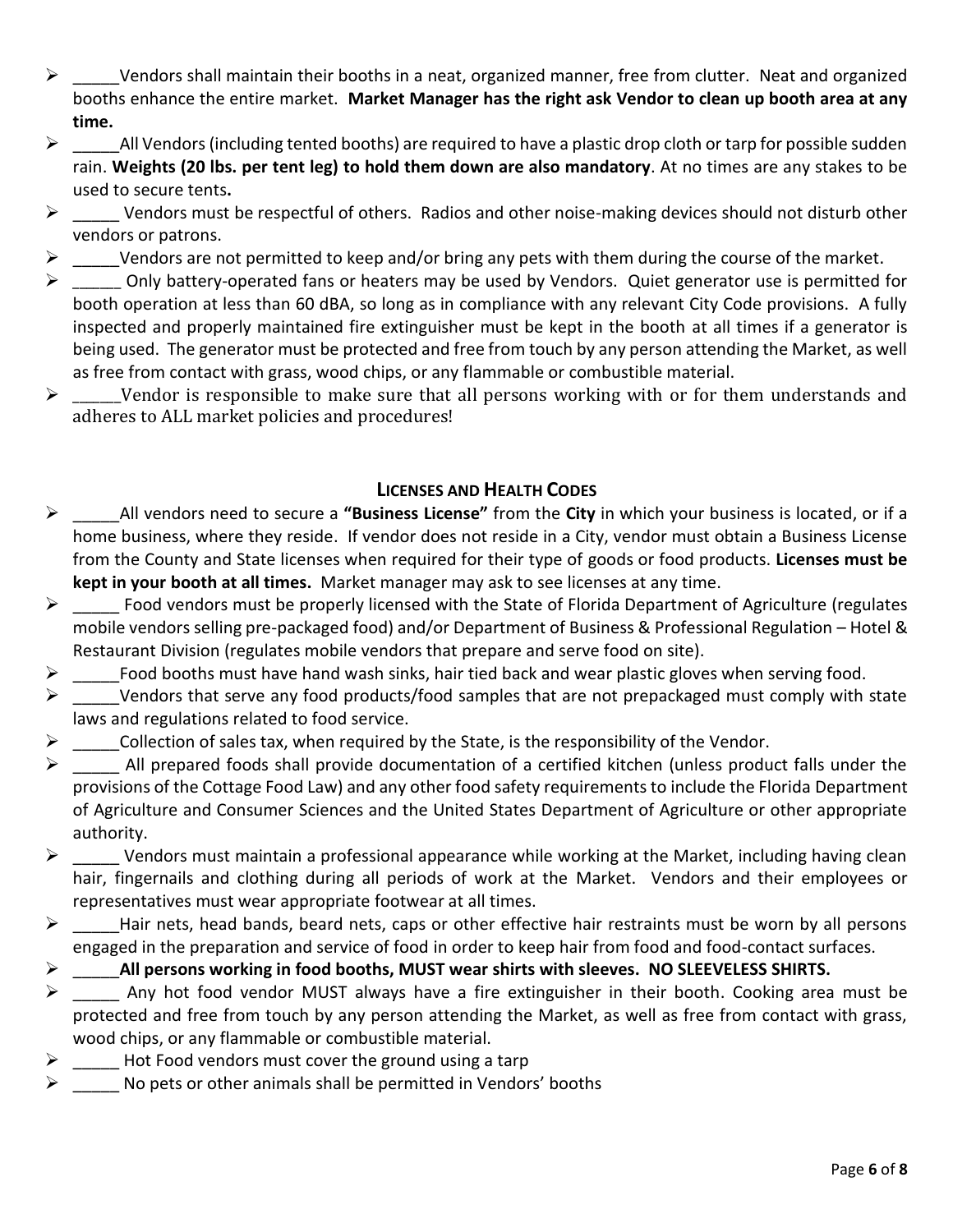## **PART III**

### **PHOTOGRAPHS/VIDEO/LOGOS**

- ➢ \_\_\_\_\_By Vendor's operation at the Market, Vendor consents to the Lake Nona Farmers Market's right to photograph or video any Vendor or Vendor booth for the use of advertising or promotion of the Market. All images will become the property of RTP, Inc.
- $\triangleright$  The Lake Nona Farmers Market logos and images are the property of RTP, Inc. and may not be used for any purpose without the written consent of RTP.

### **ENFORCEMENT OF RULES**

- $\triangleright$  \_\_\_\_\_ Vendors, as a condition of approval, shall accept responsibility for the conduct and actions of themselves and all persons working on their behalf at the Farmers Market including, but not limited to, their employees, agents, family and volunteers.
- ➢ \_\_\_\_\_Violation of any general public safety rules or Market policy listed in this Agreement by Vendor or Vendor's staff or exhibition of improper behavior may result in termination of space rental. Vendors shall generally be given a written warning as a courtesy from the Market Manager of any such violation but is not required prior to termination. The Market Director and/or Market Manager may remove the Vendor if such violation(s) occur without warning.
- $\triangleright$  Vendors shall conduct themselves in a courteous and professional manner with other Vendors, Market personnel and Market patrons. Failure to do so is cause for immediate removal from the Market. Under NO circumstance may any vendor approach another vendor to discuss vendor activities, operational or product issues. ALL concerns or complaints must be made to Market Manager in writing.
- ➢ \_\_\_\_\_ Verbal and non-verbal communications of vendors, employees, agents, family, or volunteers shall be respectful and courteous at all times. All profane, abusive, discourteous and boisterous language and/or conduct within the Farmers Market area shall be prohibited. The use of discourteous harassing, intimidating, threating, insulting or abusive language, gestures, etc. either in person or by electronic/digital media shall be prohibited and is grounds for dismissal. All issues shall be addressed directly with the Market Manager in a timely manner in person or in writing.

### **PART IV**

### **INCLEMENT WEATHER**

The Market Director and Market Manager's prime concern is safety during bad weather conditions, such as wind, rain, and lightening. The following policies will be enforced each week. It is understood that the prime concern for the Vendor is the preservation of merchandise, thus the following policies have been established.

The Market Manager will use his/her best judgment based on visual conditions, media weather radar, and other managers in surrounding areas to assess whether the Market shall remain open. The following policies apply to all vendors during inclement weather:

- Lightening observed within an 8-mile radius of the Market calls for automatic shutdown of the Market.
- $\triangleright$  It is recommended that The Vendor devise a "Quick Break-Down Plan" to maximize the speed and protection of merchandise when poor weather occurs.
- $\triangleright$  \_\_\_\_\_\_The Vendor shall NOT break-down or independently end its market day without the consent of the Market Manager. It is correct market procedure to follow through to the completion of the market day.
- ➢ \_\_\_\_\_The Vendor is required to **have and use each market day**, 4 tent weights, one for each tent leg. **Each weight should be no less than 20lbs**.